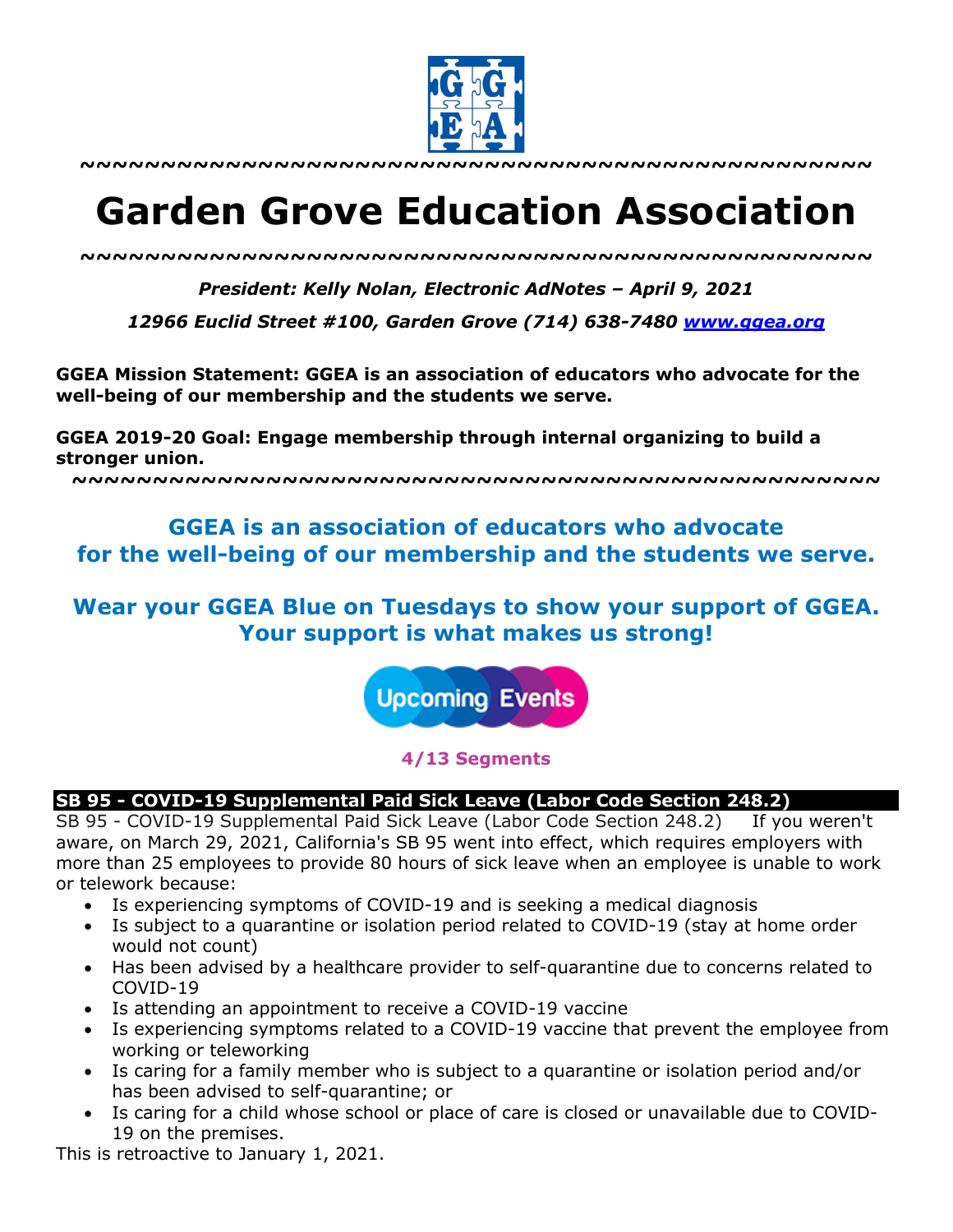## **Negotiations**

Due to office printer problems, click on this link for the latest negotiations update. **https://files.constantcontact.com/ea1a5c0d001/ab46d71d-b7c4-437b-aa64 cd74b23de3c4.pdf**

# **Helpful Tax Information**

Remember, ask your tax advisor if your professional association dues are tax deductible. Click on the link for your GGEA/CTA/NEA dues for the 2020 tax year.

• **https://files.constantcontact.com/ea1a5c0d001/2b4023dd-1dc5-4029-85e2- 59974d18d34c.png**

### **CTA Virtual Conferences - April**

Coming in April, CTA's 1st Special Education Conference.

**Please RSVP to jennyg@ggea.org** if you are registering for these conferences.

**University Credits and Professional Development hours can be acquired at these conferences**. **CTA will be paying for university credits.** *However, you will need to follow district guidelines for approval.*

Registration is now open for CTA's **2021 Special Education Conference - Home Edition!** April 30-May 2, 2021. CTA is excited to announce their inaugural Special Education Conference – Home Edition! This first ever conference has been created specifically for CTA members working in either general education or special education. This brand-new online event will have sessions and workshops that were designed to meet the changing and demanding needs of our members as they work to support, educate and serve all students regardless of their circumstance or situation.

Registration link: **https://www.cta.org/event/2021-special-education-conference**

Please go to **https://www.cta.org/conferences** where you can review session descriptions. If you are interested in attending you will need to register. Please let the GGEA office know if you are attending any of the above mentioned conferences.

## **REMINDERS:**

### **Attorney Consultation Available**

The opportunity to speak with an attorney for 30 minutes on non-work related issues has resumed. Please call the GGEA office for more information.

### **Join the GGEA Facebook Page** - **Connect with other members!**

Search for "Garden Grove Education Association" and ask to join the group. Allow our admin 24- 48 hours to accept your request. If you are concerned about privacy, please make sure your own Facebook page has privacy settings adjusted before joining GGEA Facebook. Here you can read education articles, see GGEA activities, and share your ideas.

**~~~~~~~~~~~~~~~~~~~~~~~~~~~~~~~~~~~~~~~~~~~~~~~~~~~~~~~~** *Together Everyone Achieves More*

**~~~~~~~~~~~~~~~~~~~~~~~~~~~~~~~~~~~~~~~~~~~~~~~~~~~~~~~~ Contact Information**

GGEA President: Kelly Nolan